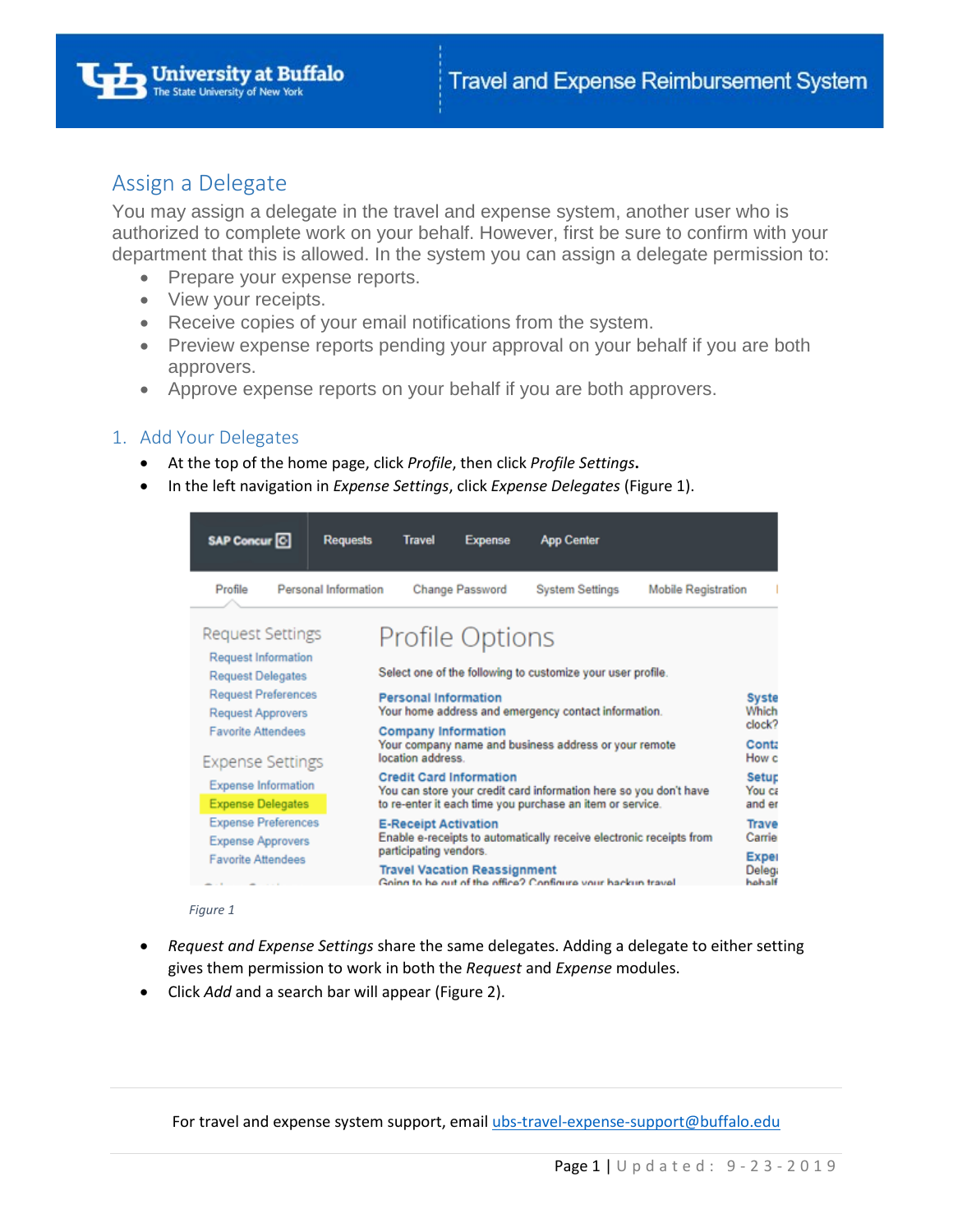## **Expense Delegates**



*Figure 2* 

- Enter the last name of the person you want to add as your delegate.
- Select the person when they appear in the list.

### 2. Assign a Preparer Delegate

Assign a preparer delegate permission to prepare expense reports on your behalf. Click the checkboxes to assign their permissions (Figure 3).

|                                                                                                                                     | Expense Delegates            |                    |                          |                        |  |  |  |  |  |  |  |
|-------------------------------------------------------------------------------------------------------------------------------------|------------------------------|--------------------|--------------------------|------------------------|--|--|--|--|--|--|--|
| <b>Delegates</b>                                                                                                                    | Delegate For                 |                    |                          |                        |  |  |  |  |  |  |  |
| Add                                                                                                                                 | <b>Delete</b><br><b>Save</b> |                    |                          |                        |  |  |  |  |  |  |  |
| Delegates are employees who are allowed to perform work on behalf of other employees.                                               |                              |                    |                          |                        |  |  |  |  |  |  |  |
| Expense and Request share delegates. By assigning permissions to a delegate, you are assigning permissions for Expense and Request. |                              |                    |                          |                        |  |  |  |  |  |  |  |
|                                                                                                                                     | Name                         | <b>Can Prepare</b> | <b>Can View Receipts</b> | <b>Receives Emails</b> |  |  |  |  |  |  |  |
|                                                                                                                                     | <b>STEEL SEE CONTACT</b>     | ✔                  | ✔                        |                        |  |  |  |  |  |  |  |

*Figure 3* 

- Click *Can Prepare* to allow the delegate to prepare your expense reports.
- Click *Can View Receipts* to allow the delegate to view and attach your receipts.
- Click *Receives Emails* to allow the delegate to be copied on email notifications you receive from the system.
- When finished, click *Save*.

### 3. Assign an Approval Delegate

Assign an approval delegate permission to preview or approve expense reports pending your approval on your behalf. You and the delegate must both be approvers. Note that assigning an approval delegate permission to approve reports on your behalf can only occur while you are on a leave of absence. Click the checkboxes to assign their permissions (Figure 4).

For travel and expense system support, email [ubs-travel-expense-support@buffalo.edu](mailto:ubs-travel-expense-support@buffalo.edu)